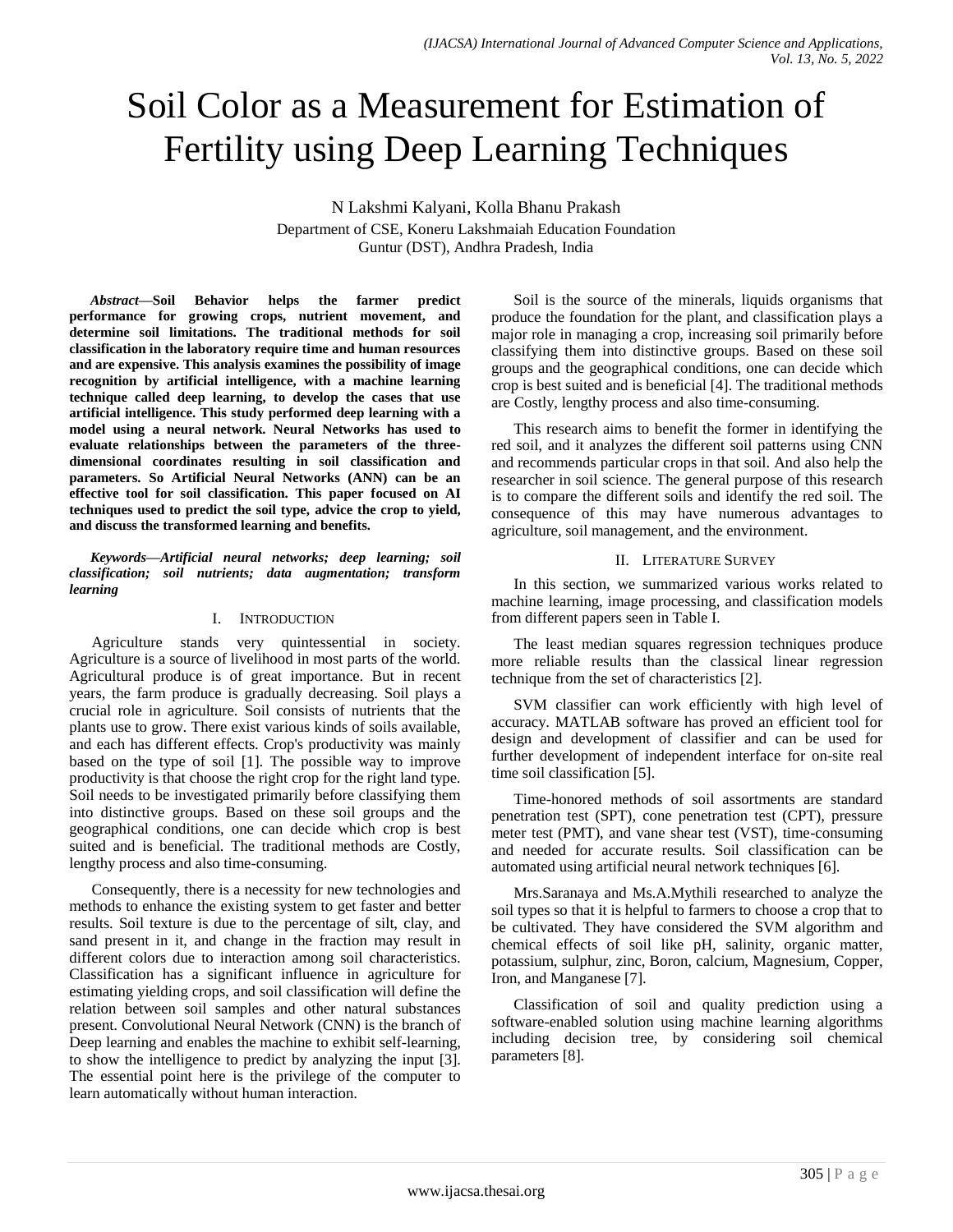TABLE I. VARIOUS MODELS USED FOR SOIL CLASSIFICATION

| S.No. | Title                                                                                                          | <b>Techniques</b>                                                                                                    |
|-------|----------------------------------------------------------------------------------------------------------------|----------------------------------------------------------------------------------------------------------------------|
| 1     | Soil classification and<br>crop suggestion using<br>machine learning                                           | Naive Bayes, J48, JRip algorithms                                                                                    |
| 2     | An Intelligent Model for<br>Indian Soil Classification<br>using various Machine<br>Learning Techniques         | The Pre-processed images are feature<br>extracted, and the data extracted is<br>used to train the SVM classifier.    |
| 3     | Recent Trends Of<br>Machine Learning In<br>Soil Classification                                                 | Various emerging machine learning<br>algorithms like SVM's, KNN, ANN,<br>DT(decision tress) were discussed.          |
| 4     | Soil Classification and<br>Crop Suggestion using<br>Machine Learning                                           | Bagging Classifier, SVMachine, and<br>KNN for classification of soil and crop<br>recommendation.                     |
| 5     | Machine Learning in<br>Soil Classification and<br>Crop Detection                                               | Image acquisition, Pre-processing,<br>KNN, Feature extraction, SVM<br>classifier.                                    |
| 6     | Prediction Of Soil<br><b>Quality Using Machine</b><br>Leaning Techniques                                       | Decision Tree and Random forest<br>algorithms                                                                        |
| 7     | Artificial intelligence<br>system for supporting<br>soil classification                                        | Neural network models are used,<br>CNN, steepest descent method.                                                     |
| 8     | Soil Classification &<br><b>Characterization Using</b><br><b>Image Processing</b>                              | Technically proposed system has been<br>based on HSV, Enhancement<br>algorithm, and SVM classification<br>algorithm. |
| 9     | Soil Physical Properties                                                                                       | Stokes regulation, bulk density,<br>particle density, mass flow                                                      |
| 10    | Chemical properties of<br>soils                                                                                | Different types of chemical organic<br>molecules.                                                                    |
| 11    | Nutrients Detection in<br>the Soil: Review Paper                                                               | Soil Nutrient detection, Reflectance<br>sensing, Electro chemical sensing,<br>Electro Conductivity sensing.          |
| 12    | Soil Classification<br>Methodology: Critical<br>Analysis                                                       | Classification Methods, Inventory<br>Methods.                                                                        |
| 13    | Soil Data Analysis Using<br>Classification<br>Techniques and Soil<br><b>Attribute Prediction</b>               | Data mining, classification, regression,<br>soil testing, agriculture,<br>WEKA Tool.                                 |
| 14    | Soil Classification &<br><b>Characterization Using</b><br><b>Image Processing</b>                              | Classification of soil by image<br>processing using SVM technique,<br>Machine Learning.                              |
| 15    | Soil Classification using<br>Machine Learning<br>Methods and Crop<br><b>Suggestion Based on</b><br>Soil Series | Classification of soil by image<br>processing using SVM technique<br>based on colour, energy, HSV of soil.           |
| 16    | Determination of Soil<br>Nutrients and pH level<br>using Image Processing<br>and Artificial Neural<br>Network  | Rapid soil Testing, Soil Test kit,<br>Artificial Neural Networks, Image<br>processing are used.                      |
| 17    | Soil Quality<br>Measurement using<br>Image Processing and<br>Internet of Things                                | IOT and image processing to measure<br>pH, moisture present, Soil Nutrients.<br>Raspberry-Pi and camera are used.    |
| 18    | Analysis of Soil<br>Behaviour and<br>Prediction of Crop Yield<br>using Data Mining<br>Approach                 | Naive Bayes and K- Nearest<br>Neighbour methods are used.                                                            |

Prediction soil type was performed by deep learning model using neural network. Research carried out for three classes of soil, specifically for clay, sand, and gravel, an AI model, was constructed that was keen efficient homogeneity of the images utilized and the research has shown that this AI model can be applied to conceive judgments on soil classification [9].

The SVM classifier was found to outperform over all other techniques. Maximum Likelihood classification, sub-pixel classification, and ANN classification were chosen as image classification techniques from various methods [11].

Soil classification and segmentations are necessitated, along with soil nutrients to recommend crops and fertilizers to use. Non-specialists farmers can understand features easily [10].

Researcher T.Abimala proposed a model to predict the variety of soil applying image processing techniques. Classification of soil is by the processing of soil image color and texture patterns [12].

Soil Characteristics have a notable impact on the response of soil in the field of agricultural uses. Soil aeration depends on the soil texture, is a static property of soil quality. Plants' growth depends on soil quality and temperature [13]. Weathering processes may create porous media at the land surface. The correlation between soil and bio-indication may not be strong enough to bring out such suitable changes. Soluble elements are purged into the lower layers of soils where they accumulate. Insoluble chemical elements remain in the upper layers of the soil [14].

Soil nutrients and pH define through image processing and ANN [15]. The process of soil classification systems based solely on grain diameter is capable of misunderstanding because the physical properties of outstanding soil elements depend on many factors other than grain size [16]. There is also the quantity of water (humidity) which is also a nonnegligible factor. It is the newest and most used because it is the improved form of all others [17].

The least median squares regression can predict soil is identified to generate abler results than the classical linear regression by analyzing soil sample and cropping pattern [18].

Image processing using SVM techniques classify the soil based on color, energy, and HSV [19]. The researcher recommended a suitable crop for a particular soil by analyzing the PH value, moisture level, and nutrients collected using sensors with IoT technology. Here former need to have a piece of knowledge on hardware [20].

Experimental study says yield prediction is possible with AI Techniques. ANN attained more accuracy than RF, MLR, and NB Techniques [21]. Categorization of soil could be done using Data mining techniques like K-Nearest neighbors and naive Bayes as low, medium, and high. It helps to choose suitable land for more profitable crop production [22]. SVM, principal component analysis can be added further.

The CNN-based regression model is developed based on the characteristics of the TIR images, with required generality and performance. This model, in comparison with DNN, gives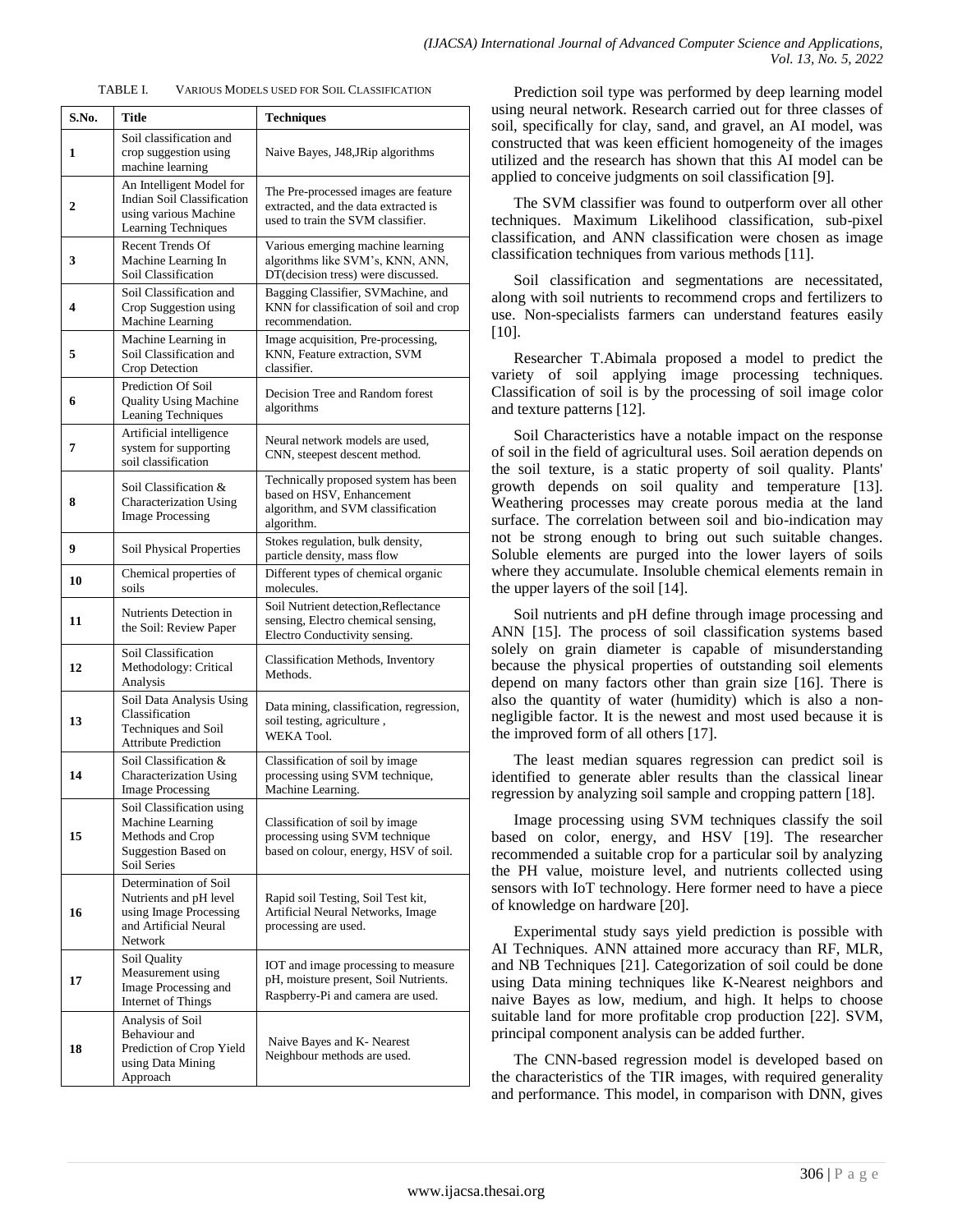promising accuracy. Remote digital imaging using a drone is advantageous than data acquired using satellite [23].

There are non-exhaustive methods utilizing image processing, machine learning, and deep learning in previous research work related to soil classification [24]. And many researchers focused on traditional methods, image processing, computer vision techniques, and computer-based applications. This paper proposed advanced soil classification techniques using machine learning and deep learning. The primary purpose of soil category is to forerun behavior, determine the uses, assess their productivity, and extrapolate analysis to predict nutrients.

This paper discusses the architecture of the proposed system, methodology, results, concluding remarks, and future scope.

### III. METHODOLIGY

In Telangana, 48% of the land covered red soil and types of red soil and color and causes listed in Table II.

Some of these soils look reddish due to the wide diffusion of iron in crystalline and metamorphic rocks, and some are yellow due to diffusion occurring in a hydrated form. Soil is the foothold for plants' roots and holds the necessary nutrients for plants to grow. It filters rainwater and regulates the discharge of excess rainwater, preventing flooding, and it is capable of storing large amounts of organic carbon. All these depend on the characteristics of the soil. The primary skill to succeeding in farming here understands soil type and giving the most fitting plants for that soil [14].

Soil classification could be made as per engineering properties, and it could be free from trouble-free from field survey and the usually, engineers classify soils as per soil characteristics. Classification would commence from the soil image. Convolution Neural Network is an incredible image recognition invention and is a sub-class of deep learning neural networks. CNN generally used to analyze images and image classification.

CNN Architecture Fig. 1 has four layers listed as follow:

- Convolution layers.
- ReLu layers.
- Pooling layers.
- Fully connected layers.

| S.No           | <b>Soil Type</b>  | Colour     | <b>Chemical</b>    |  |
|----------------|-------------------|------------|--------------------|--|
|                | Red Clay Soil     | Red        | Iron oxide         |  |
| $\overline{c}$ | Red loam soil     | Red        | Potash             |  |
| 3              | Red Laterite Soil | Red        | Iron and Aluminium |  |
| 4              | Red-Yellow soil   | Red-Yellow | Ferric hydroxide   |  |
| 5              | Red Sandy soils   | Red        | Iron               |  |
| 6              | Red Gravel Soil   | Red        | Iron               |  |

TABLE II. RED SOIL CLASSIFICATION

*A. Convolution Layer*

- Convolutional layers: these layers apply a convolution operation to the input image and pass the information on to the next layer.
- Pooling Layer: The next layer is the pooling layer, where outputs combined as cluster of neurons into a single layer. And the next layers are fully connected layers, in which all neurons connect to each neuron in the next layer.

# *B. Relu*

Proposed CNN Model and trained it on a Soil image dataset. The results observed that performance was minimal. Training a model with millions of images takes days to achieve high performance in real-world applications. An alternative is to use a pre-trained model, and it would retain on our dataset as transform learning.

In this Model, an image was directly given to the algorithm, which will classify the given image as either red soil or not, as shown in Fig. 1 and the detailed flow explained in Fig. 2.

# *C. Pre-Processing*

A smoothing (low pass) filter has been used to eliminate high-frequency noise and artifacts from the picture. Smoothing filters employ a moving window operator that adjusts the value of one pixel of an image at a time based on a function of a local area of pixels. As the operator advances over the picture, all of the pixels are affected. As a consequence, the smoothing filter progressively enhances the image over time by eliminating imperfections.

### *D. Feature Extraction*

The feature extraction stage is the essential phase in the process. It encompasses all of the characteristics that are needed to classify the soil type, such as texture, color, and intensity was extracted. As a result, a metric known as color moments was employed to distinguish photographs based on their color characteristics.



Fig. 1. Abstract Level Soil Classification Architecture.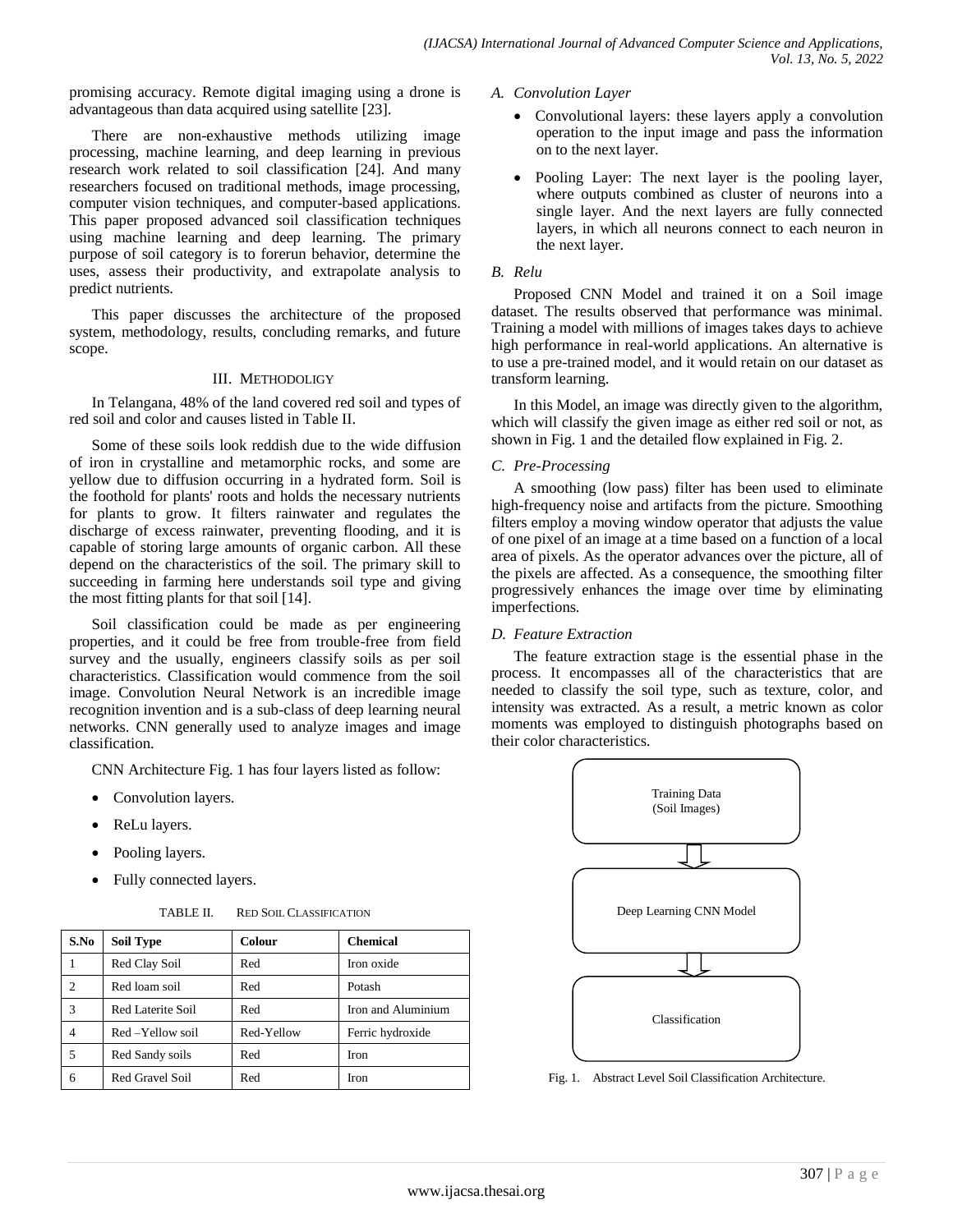

Fig. 2. Detailed Soil Classification Architecture.

### *E. CNN Classification Model*

CNN or ConvNet are deep neural networks used for image recognition, object detection, and classification. Image classification is the process of deciding which class (or combination of categories) best describes an input image. In CNN, we take a picture as an input, assign weight to the image's various aspects/features, and differentiate one from the other. CNN requires much less pre-processing than other classification techniques.

# *F. Softmax*

Softmax is an intriguing activation function since it maps our output to the [0, 1] range and maps each output so that the entire sum equals one. Softmax's output is a probability distribution as a result as shown in Fig. 3.



Fig. 3. Soil Classification with CNN.

In-Training the Model, all the images are converted into arrays and stored in Data Variable. Each image is given labels for the detection and stored in Variable Labels.

After preprocessing the steps to be done to build the model Average pooling is applied to down sample the input dimension, Height, and width by taking average value over a window of size 4x4 for each input channel. Strides shift the window along each dimension.

Flatten transforms the pooled feature pictures into a single column, then sent to the fully linked layer. Dense added the fully connected layer to the convolution neural network, and dropout is a strategy for preventing over fitting in a model. Once the model has fitted with the Layers, the trainable parameters have been set.

Fig. 4 shows how many total parameters are there and how many are available for the training.

| Layer (type)               | Output Shape          | Param # |
|----------------------------|-----------------------|---------|
| input 1 (InputLayer)       | (None, 224, 224, 3)   | ø       |
| block1 conv1 (Conv2D)      | (None, 224, 224, 64)  | 1792    |
| block1 conv2 (Conv2D)      | (None, 224, 224, 64)  | 36928   |
| block1_pool (MaxPooling2D) | (None, 112, 112, 64)  | ø       |
| block2 conv1 (Conv2D)      | (None, 112, 112, 128) | 73856   |
| block2 conv2 (Conv2D)      | (None, 112, 112, 128) | 147584  |
| block2 pool (MaxPooling2D) | (None, 56, 56, 128)   | 0       |
| block3_conv1 (Conv2D)      | (None, 56, 56, 256)   | 295168  |
| block3_conv2 (Conv2D)      | (None, 56, 56, 256)   | 590080  |
| block3_conv3 (Conv2D)      | (None, 56, 56, 256)   | 590080  |
| block3 pool (MaxPooling2D) | (None, 28, 28, 256)   | ø       |
| block4 conv1 (Conv2D)      | (None, 28, 28, 512)   | 1180160 |
| block4 conv2 (Conv2D)      | (None, 28, 28, 512)   | 2359808 |
| block4 conv3 (Conv2D)      | (None, 28, 28, 512)   | 2359808 |
| block4 pool (MaxPooling2D) | (None, 14, 14, 512)   | ø       |
| block5 conv1 (Conv2D)      | (None, 14, 14, 512)   | 2359808 |
| block5 conv2 (Conv2D)      | (None, 14, 14, 512)   | 2359808 |
| block5_conv3 (Conv2D)      | (None, 14, 14, 512)   | 2359808 |
| block5 pool (MaxPooling2D) | (None, 7, 7, 512)     | a       |

Trainable params: 14,714,688<br>Non-trainable params: 0

Fig. 4. Listing of Parameters in Training.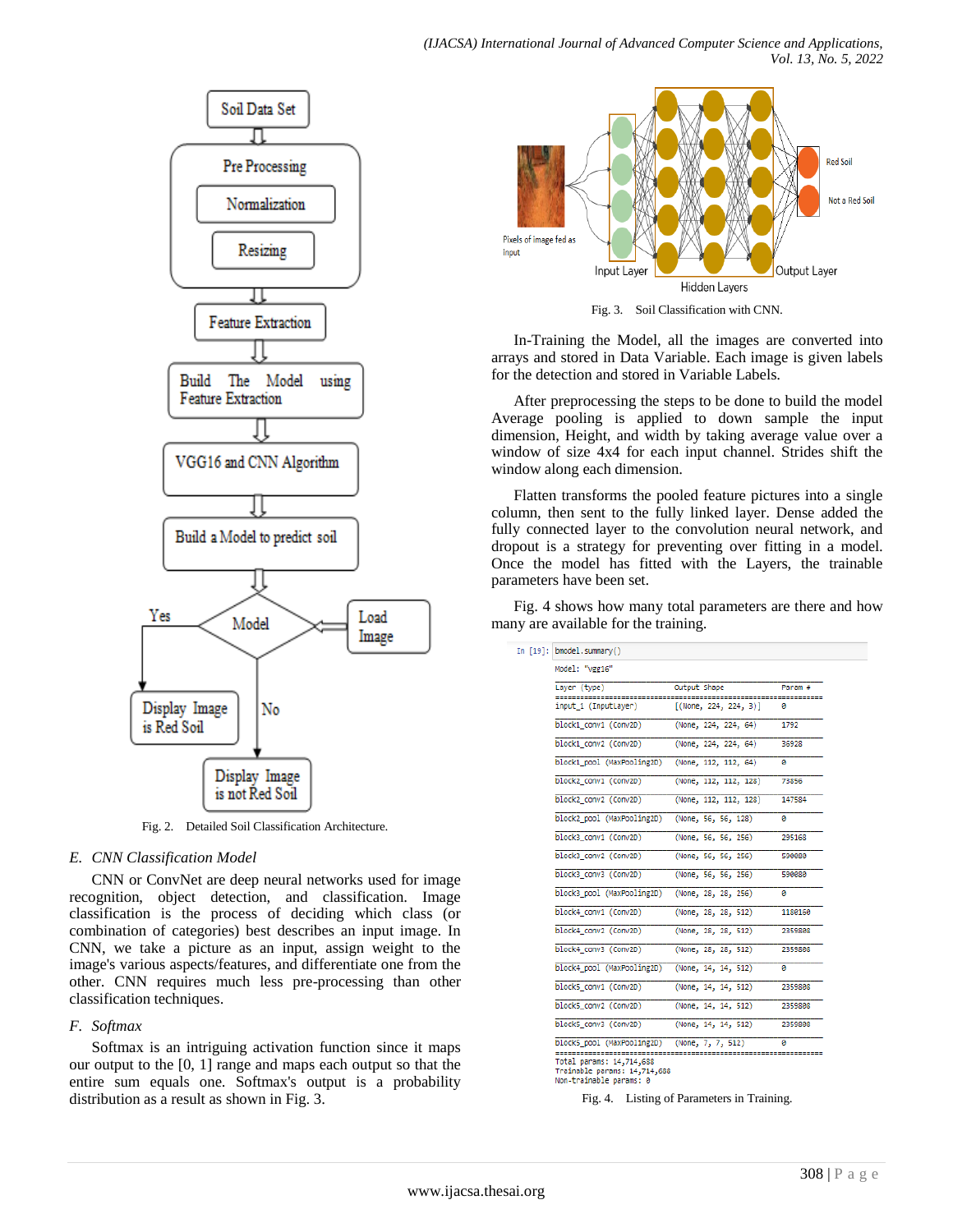#### IV. RESULT

Every step picks images from the training set at random. Then, each step finds its bottlenecks from the collection. And ultimately, each step puts the images into the final layer to get predictions. Then, the forecasts are equated alongside the actual labels to inform the final layer's weights using the backpropagation procedure.

Each step shows the level of training accuracy and validation accuracy Fig. 5. Training accuracy was the prediction of training images that were classified correctly. Quality of the model measured by validation accuracy and to what extent it guess depending on data it has not seen before. Suppose 86% percentage on the training set and 85% on the validation set. You can expect your model to perform with 85% accuracy on new data.

From Fig. 6 Prediction Accuracy into a percentile, the accuracy of the prediction soil image classifier is 91%.

This model could test using User Interface (UI). Once the model was ready, we developed a web application using the Flask framework. Here users can upload images to predict soil type.

| Compiling Starts                                                                                                                 |
|----------------------------------------------------------------------------------------------------------------------------------|
| Epoch 1/10                                                                                                                       |
| 39/39 [==============================] - 89s 2s/step - loss: 0.6968 - accuracy: 0.5649 - val_loss: 0.5901 - val_accuracy: 0.812  |
|                                                                                                                                  |
| Epoch 2/10                                                                                                                       |
| 39/39 [===============================] - 92s 2s/step - loss: 0.5955 - accuracy: 0.7078 - val loss: 0.5456 - val accuracy: 0.737 |
|                                                                                                                                  |
| Epoch 3/10                                                                                                                       |
| 39/39 [============================] - 92s 2s/step - loss: 0.5172 - accuracy: 0.7922 - val loss: 0.4793 - val accuracy: 0.812    |
|                                                                                                                                  |
| Epoch 4/10                                                                                                                       |
| 39/39 [=============================] - 92s 2s/step - loss: 0.4840 - accuracy: 0.8019 - val loss: 0.4508 - val accuracy: 0.825   |
| Ø                                                                                                                                |
|                                                                                                                                  |

#### Fig. 5. Training the Model.

|                                                    | precision    |              | recall f1-score      | support        |
|----------------------------------------------------|--------------|--------------|----------------------|----------------|
| Soil_Dataset//Black_Soil<br>Soil Dataset//Red_Soil | 0.93<br>0.89 | 0.91<br>0.92 | 0.92<br>0.91         | 43<br>37       |
| accuracy<br>macro avg<br>weighted avg              | 0.91<br>0.91 | 0.91<br>0.91 | 0.91<br>0.91<br>0.91 | 80<br>80<br>80 |

Fig. 6. The Accuracy of the Model.

**CD** 127.0.0.1:67

**Welcome To Image Classifier** 

Detection Of Red Soil Type Using CNN Model Upload a Soil Image

Fig. 7. UI of Web Application.

Fig. 7 demonstrates the web application with one button to upload an image of soil. After uploading an image predicted labeled button will appear on the screen, as shown in Fig. 8. User needs to click on predict button and then display the result as RED Soil as shown in Fig. 9. The exact process is repeated with a different image and displays the result as NOT a RED SOIL, as shown in Fig. 10.

# **Welcome To Image Classifier** Detection Of Red Soil Type Using CNN Model Upload a Soil Image





Welcome To Image Classifier

Detection Of Red Soil Type Using CNN Model Upload a Soil Image





**Welcome To Image Classifier** 

Detection Of Red Soil Type Using CNN Model Upload a Soil Image



Result: NOT A RED SOIL

Fig. 10. Testing Application with other Soil Image.

#### V. CONCLUSION

The proposed model categorizes soil using CNN successfully identified the Red soil and tested in the field got 91 percent accurate results. And can estimate the soil's fertility by predicting significant nutrients for specific soil. Introducing cutting-edge technologies in Agriculture can improve the yield by applying adequate application fertilizers, and with an improved dataset, also get 99 percent accurate predictions.

#### **REFERENCES**

[1] N Lakshmi Kalyani, Kolla Bhanu Prakash, "Soil Synthesis and Identification of Nitrogen percentage in Soil using Machine learning algorithms and Augmented Reality – A Typical review", IJETER, 2020(8), PP.5501-5505.